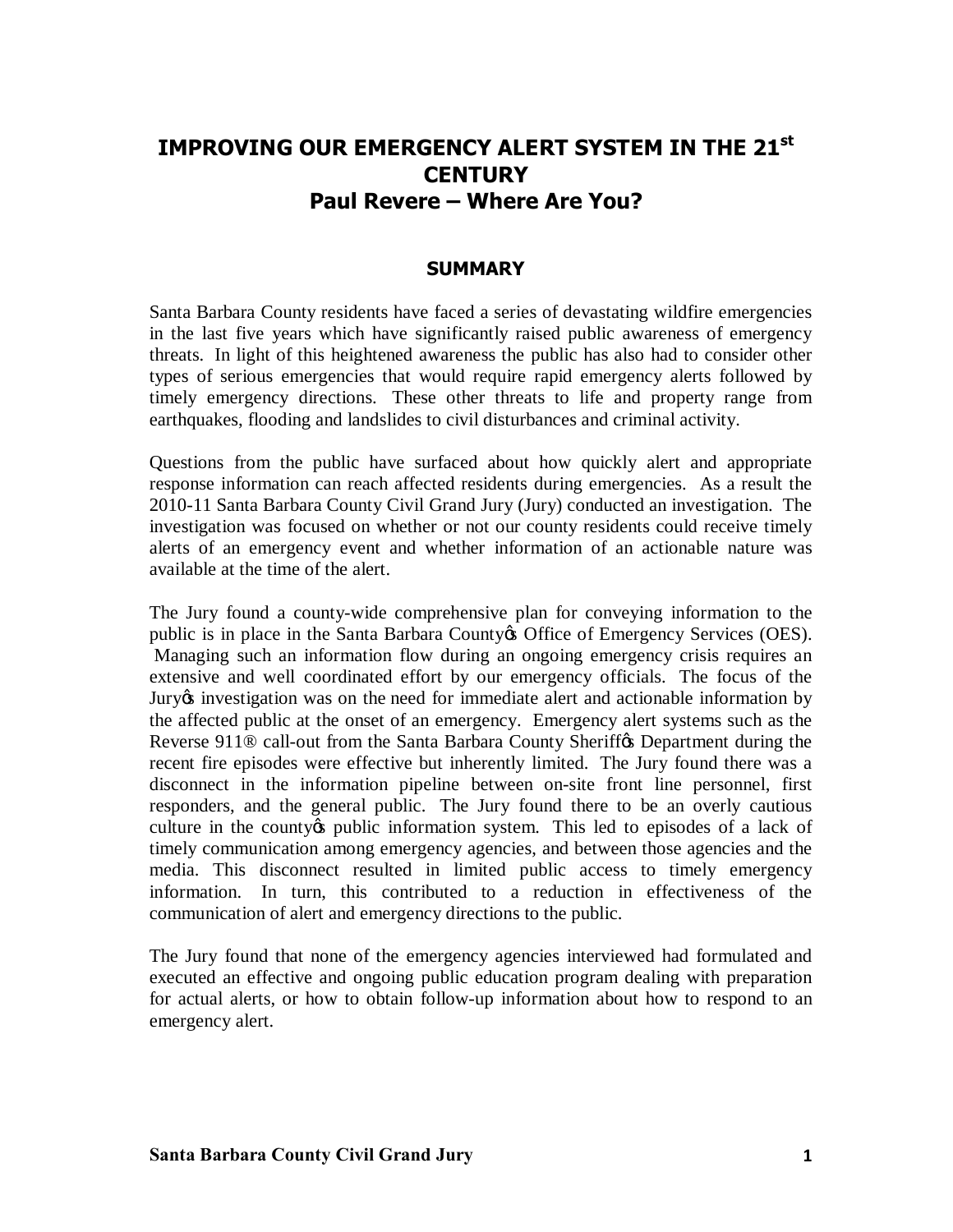# **BACKGROUND**

The County of Santa Barbara has experienced a large number of disaster emergencies  $\hat{o}$ both natural and human induced. Perhaps one of the most surprising and life-threatening was the *simoon* of 1859 which raised the air temperature during one afternoon in Goleta to a startling 133 degrees in a matter of hours. By evening, the temperature was back down to a livable 77 degrees. That heat event established a 70+ year national record only to be surpassed in 1934 in Death Valley with 134 degrees!<sup>1</sup>

Today's list of other potential, and ever-present disasters includes earthquakes, epidemics, wildfires, hazardous materials spills, a nuclear incident at Diablo Canyon, airplane crashes, flooding, landslides, tsunamis, wind events, and a dam failure. In addition there is a second category of events, man-made, which includes localized criminal activity, breakouts from detention facilities, terrorism, and civil unrest.

In most of these events the residents of the County of Santa Barbara would need timely alerts and relevant emergency information about what to do when alerted.

The recent series of wildfires which include the Gaviota (2004), Zaca (2007), Gap (2008), Tea (2008), and Jesusita (2009) have understandably sensitized county residents to the need for a system that provides an immediate alert followed by timely emergency directions. While no lives were lost during these latest emergencies, some residents were severely burned and hundreds of homes were destroyed in what amounted to very fast moving firestorms. In some cases homes were destroyed moments after they were evacuated. The need for rapid emergency alerts is obvious.

Questions have surfaced about the adequacy of the alert and emergency information system currently in place. While it is obvious that significant earthquakes would alert everyone in the affected area, most of the other types of disasters require a timely alert of residents. During recent fires some residents were notified by Reverse 911® calls while others were not; not all calls were made in a timely manner. Official sources reported information to the public that was as much as an hour old. At times information reported by local television and radio media was not current, whereas, out-of-county media sources provided more informative emergency updates. Once alerted, it is important for residents to have enough information to react and take necessary actions.

Currently, there is no county-wide agency responsible for educating the public about alert procedures or how to obtain timely emergency information.

# **METHODOLOGY**

The Jury interviewed a variety of officials at various levels responsible for emergency responses. Local fire officials were interviewed in order to understand better their role as first responders, how they deal with the ongoing challenge of early alert, and providing

 <sup>1</sup> *Goleta: The Good Land* by Walker A Tompkins, 1966 - page 57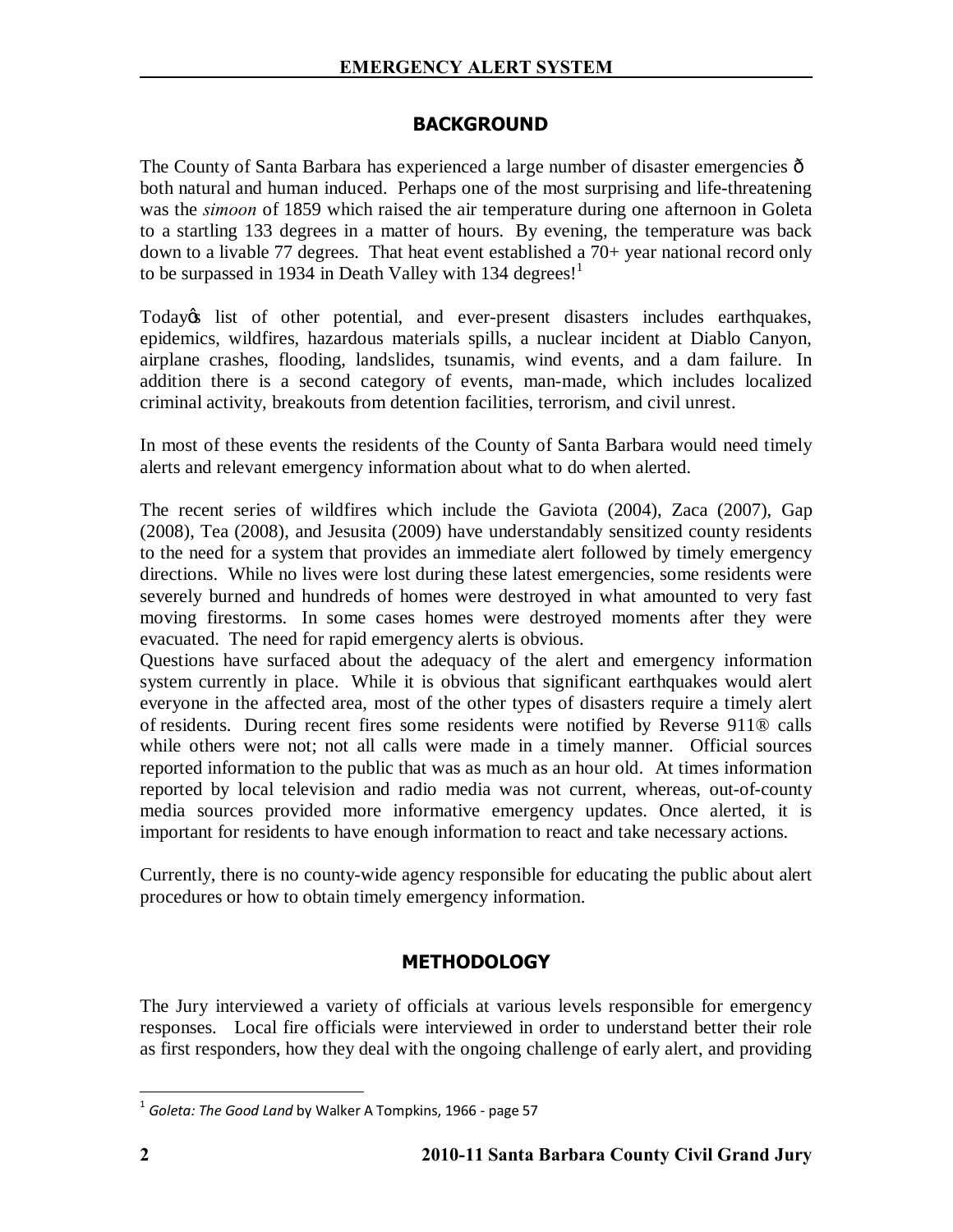important timely emergency information to residents. Jury members met with officials in the various municipal and county information systems whose responsibility is to process emergency information. Several representatives of the media were interviewed in order to clarify their role during an emergency situation at both the field and station levels. The Jury learned how the media can play an important role in the effort to provide relevant and very timely emergency information. Members of the Jury visited the Reverse 911® Communications Center located in the Santa Barbara County Sheriffos Department complex. A tour of the facility and an extensive briefing of how the system works were followed by a question and answer session. A subsequent visit to Ventura County  $\alpha$ Emergency Operation Center included briefings and a question and answer session. In addition, numerous reports, after-action reports, documents, and articles were reviewed by the Jury.

During all of its investigative activities, the Jury focused on the timeliness and effectiveness of the early alert systems currently in place. The Jury also sought to determine the timeliness of incident information delivered to affected residents during any emergency alert.

# **OBSERVATIONS AND ANALYSIS**

The objectives of the Jury investigation were twofold. Firstly, whether the emergency systems currently in place can provide the residents of our county with adequate warning alerts during an emergency, allowing them to take appropriate action. In some cases such action could save lives. Secondly, to determine if the information provided subsequent to the alert was timely and relevant. Such information would allow a resident to take the correct actions after being alerted.

The Jury pursued these objectives by interviewing an important sample of those who are involved in providing timely alerts. The officials contacted were well-informed and professional in explaining their responsibilities and were forthcoming as to both the strengths and weaknesses in the emergency alert system in place today. For instance, while county emergency officials have the discretion to inform the media regarding a "newsworthy" event almost immediately (e.g. a fire), the Reverse 911® Standard Operating Procedure, which guides the emergency 911 call-out, doesngt include the media as a priority.

The Jury found that many officials in the various emergency information organizations seemed reluctant to release information to the media and the public because of  $\tilde{v}$  overifiability $\tilde{v}$  issues. These officials expressed concern that past experiences where there had been the dissemination of inaccurate information could be repeated. In the case of a fire event, this could lead to disastrous consequences. However, in some instances involving the recent wildfire episodes, the verification process significantly slowed alert and follow-up information needed by the public  $\hat{o}$  in some cases from 30 to 60 minutes. Such a time delay could equally lead to disastrous results. Ironically, because the most recent wildfire could be seen from a media building, the information went out to the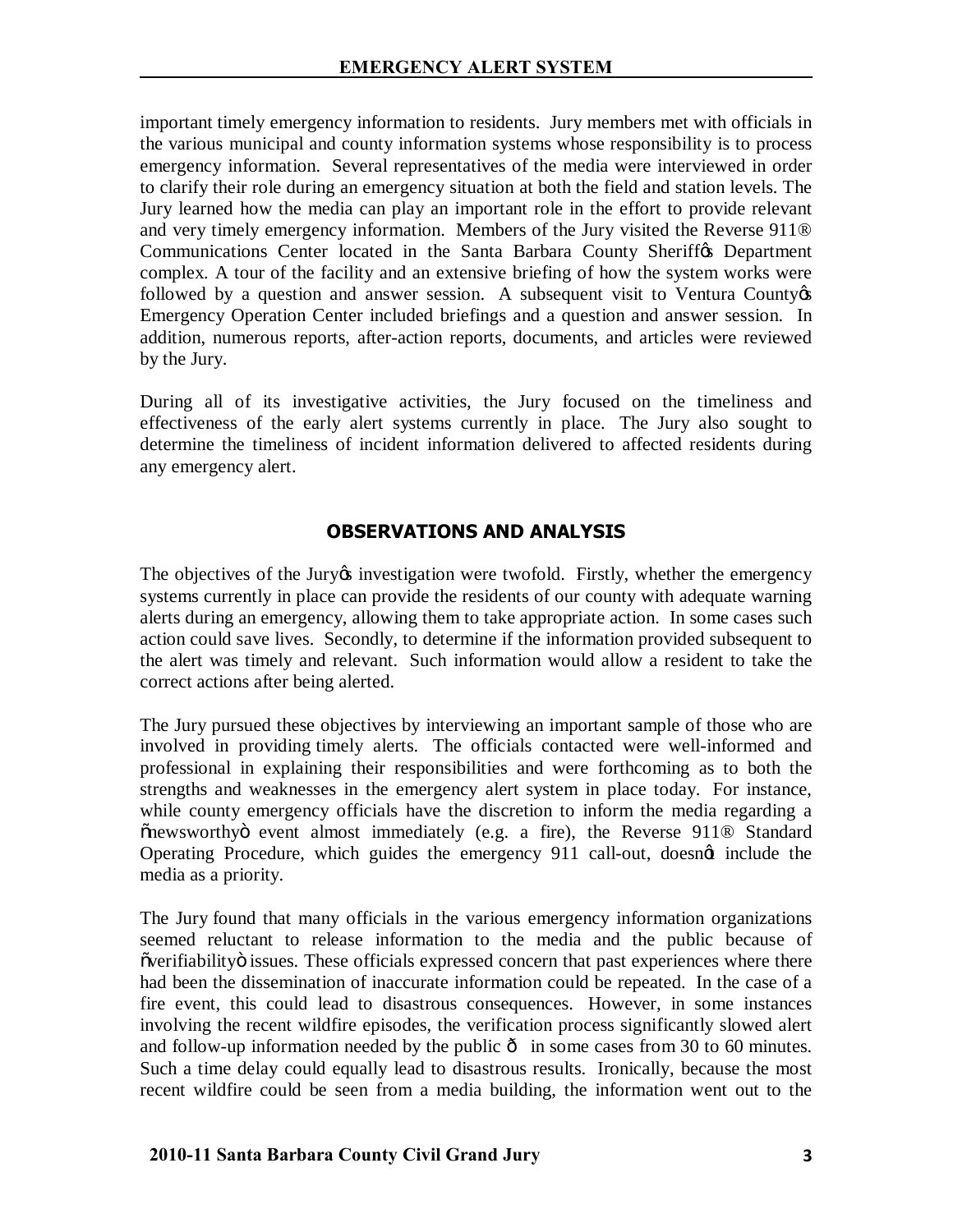public verified by eyewitness reporting from that station. Also, with today's social media (e.g. Twitter) so active in any emergency event, it is incumbent on officials to immediately  $\tilde{\text{og}}$ et the right word outö and maintain constant official updates.

The county the Reverse 911<sup>®</sup> system has been in place for over five years. It has been utilized in emergency events and performed well within its design. Dispatchers in the Sheriff $\alpha$  Public Safety Dispatch Center can initiate the system and are on duty 24 hours, 7 days a week, and 365 days a year. Once Sheriff to officials are notified, the call-out zone is identified, the language is decided upon, the message is determined, and the message call-out can begin within six minutes. The system is designed to make approximately 2,800 30-second calls per hour. If the message is repeated in another language that number drops by half  $\hat{o}$  to 1,400. But, if required, by using a back-up system, call-outs can be increased to over 10,000 calls per hour. During the Jesusita Fire, for example, 209,000 calls were made. Unlisted numbers are included in the call-out protocol as well as registered cell phones. These lists are constantly updated to include all the changes of phone locations. Officials hope through additional funding that the Reverse 911® call-out capacity will be increased in the near future.

However, there are shortcomings in the use of Reverse 911® as an emergency alert system. Alerting residents during the early morning hours can be an especially difficult challenge. During one call-out event to the Santa Ynez Valley beginning around 2:30 a.m. only 9 out of 3,500 calls were answered live. If telephone lines go down during an emergency event, the system goes down. Cordless phone systems are useless if there is a power loss. The present backup for such a system shutdown is  $\delta$ boots on the ground $\delta$ knocking on doors, bullhorns, helicopters, and alerts from vehicles passing through neighborhoods.

To be included on a call-out list, the owner must register the cell phone number with the Sheriff $\alpha$  department.<sup>2</sup> Many cell phone users have not done this. Even then, the caller-ID feature that many cell phone users have would show  $\tilde{O}$ COSB $\ddot{o}$  (County of Santa Barbara) on their phone. Unless the cell phone user is aware of what that means, the call may go unanswered.

The Jury tn investigation found consistent anecdotal statements in interviews and reports that there was an overly cautious culture when it came to communication among emergency agencies. There is no statutory requirement for an agency to pass information on to other agencies. At the beginning of an event, discretion is left to the official in charge on the scene as to whether or not to pass on information. By the time information is filtered as it moves along the chain of command, the public which is at the end of the information pipeline, may be informed late, or not at all. Comments by officials include  $\ddot{\text{o}}$ ...the timing of information was useless by the time they (public) got ito and  $\tilde{\text{o}}$  information to the public was not timely in its transmittal. $\tilde{\text{o}}$ 

During interviews, members of emergency agencies suggested that jurisdictional issues can play a role in the reluctance to pass information up and down as well as laterally in

 $\frac{1}{2}$  $3$  Santa Barbara County Sheriff Department website: www.sbsheriff.org/reverse911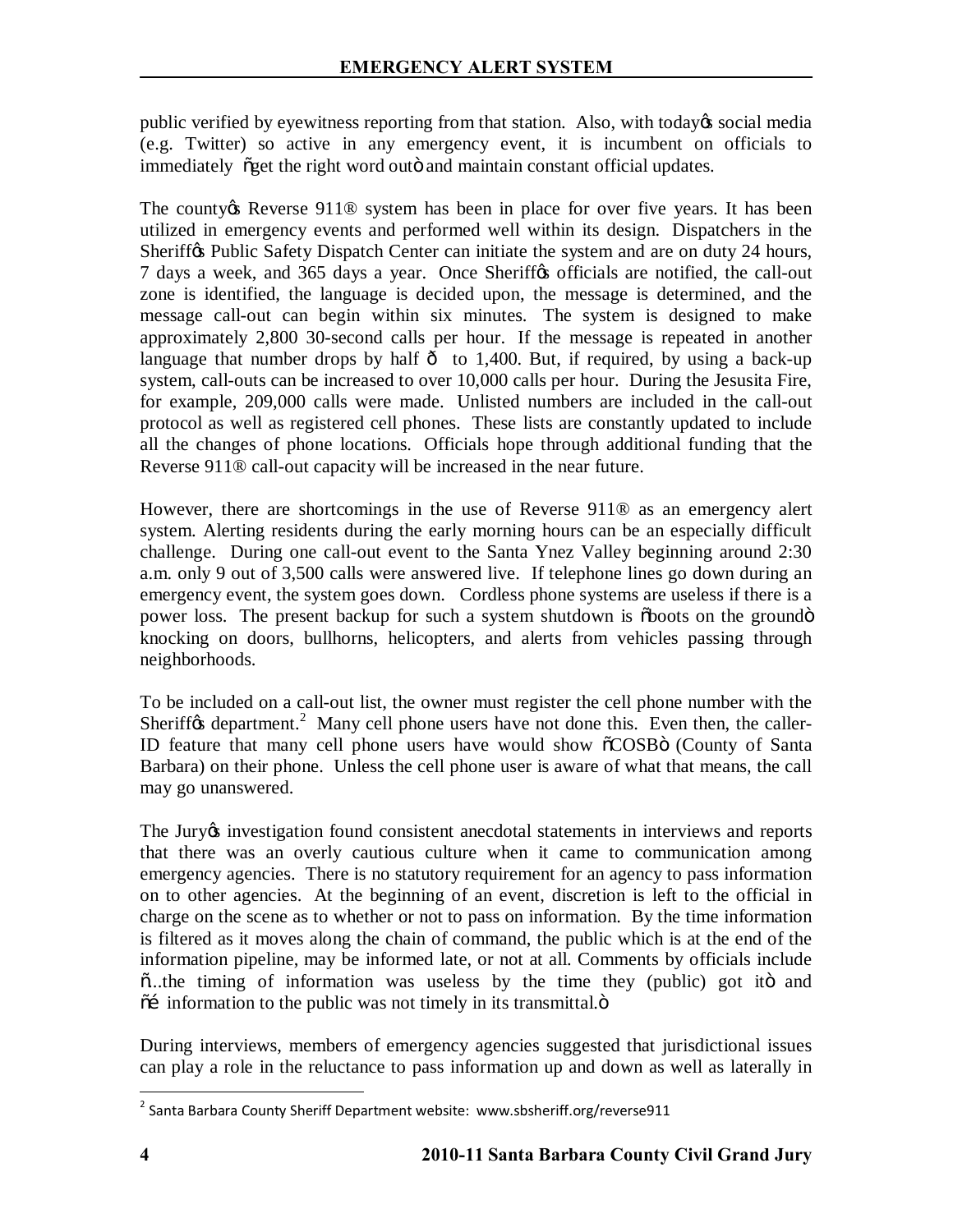the information pipeline. It is important to note that the flow or lack of flow, of this information did not encumber the emergency response activities of the agencies.

Part of this cautious approach is attributable to the need for the dissemination of accurate emergency information. The Jury learned that government agencies want to provide verified information to the media which may cause a 30-60 minute delay. Besides, the fact is the media will report what it verifies on its own.

There are no designated emergency radio or television stations. With perhaps one very low-powered exception, there is no radio station on the air 24 hours-a-day, 7 days-aweek, 365 days-a-year in Santa Barbara County that could provide a dependable source of critical actionable emergency information.

It is fair to assume after all of the natural disasters the county has experienced, there is reasonable awareness of the many kinds of disasters that could occur. Schoolchildren have long been trained to  $\delta$  duck and cover $\ddot{o}$  when an earthquake occurs. There have been increased efforts by many public and private organizations to help prepare the residents in advance for a disaster. Stockpiling food and water supplies, first aid training, establishing out-of-area contact phone numbers, and family rendezvous points are part of that preparation. The present challenge is to provide education throughout the county regarding alert preparation, and how to access vitally needed information at the moment of the alert.

Some examples of alert preparation are:

- Registering cell phones on the Reverse 911® call-out list
- Understanding that if you see  $\tilde{o}COSB\tilde{o}$  (County of Santa Barbara) on your Caller ID, it may be an emergency Reverse 911® call
- Registering with  $NIXLE<sup>3</sup>$  another alert system
- Setting cell phone tones with a special Reverse 911® ringtone
- Leaving cell phones on all night while charging
- Always answering late and early morning calls
- Installing a law enforcement scanner application on smart phones

Some examples of information preparation are:

- Listening carefully to the Reverse 911<sup>®</sup> message
- Immediately tuning in to prospective designated emergency radio stations
- Immediately tuning in to prospective designated emergency TV stations
- Using a car radio as a back-up
- Acquiring a battery operated or hand cranked portable radio<sup>4</sup>

The 2010-11 Santa Barbara County Civil Grand Jury concluded that, while the county has an effective emergency response plan and organization in place, there is a need for improvements in the delivery systems that would serve to alert and provide timely and relevant emergency information to the residents. Increased communication within the

<sup>-&</sup>lt;br>3  $3$  NIXLE website - www.nixle.com

 $4$  Press Release from Michael Harris, Emergency Operations Chief, dated December 8, 2010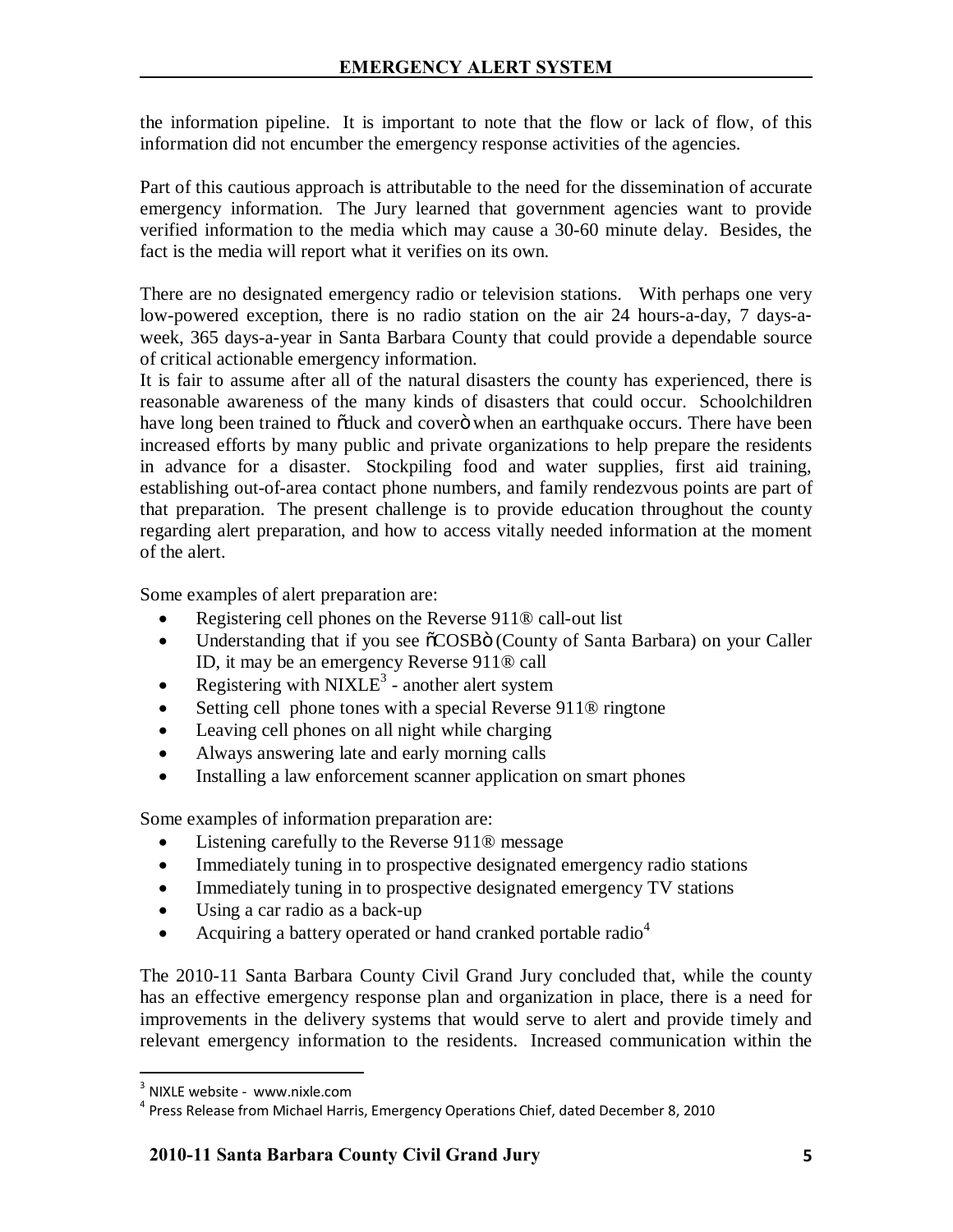emergency response structure and with the media would facilitate important public knowledge of an unfolding emergency event thus enabling the public to take more timely actions to protect both lives and property.

There is a need to establish emergency radio/TV sources known to the entire population. There is a need for a sustained county-wide emergency education program that would provide information on how to prepare for alerts and receive immediate actionable emergency information. The program should be designed to reach everyone in Santa Barbara County.

# **FINDINGS AND RECOMMENDATIONS**

# **Finding 1**

The present Reverse 911® emergency alert system has shortfalls in its ability to alert/inform affected residents and media under certain emergency conditions and during certain times.

# **Recommendation 1a**

The Board of Supervisors directs that when the Reverse 911® is activated, this system will immediately alert/inform affected residents and all media.

# **Recommendation 1b**

The Board of Supervisors directs the Office of Emergency Services to designate emergency radio/television stations to begin operation at any time the Reverse 911<sup>®</sup> is activated and reach affected residents.

# **Recommendation 1c**

The Board of Supervisors directs the Office of Emergency Services immediately to find and implement, subject to the approval of the Board of Supervisors, additional and more effective systems to alert and communicate with residents in a timely manner during any type of emergency.

## **Recommendation 1d**

The Board of Supervisors directs the Office of Emergency Services to fund, subject to the approval of the Board of Supervisors, efforts by local jurisdictions to incorporate more effective alert/inform systems to communicate with residents in a timely manner during any type of emergency.

# **Finding 2**

During past crises, emergency agencies have not always communicated with each other which may have slowed information being passed to affected residents.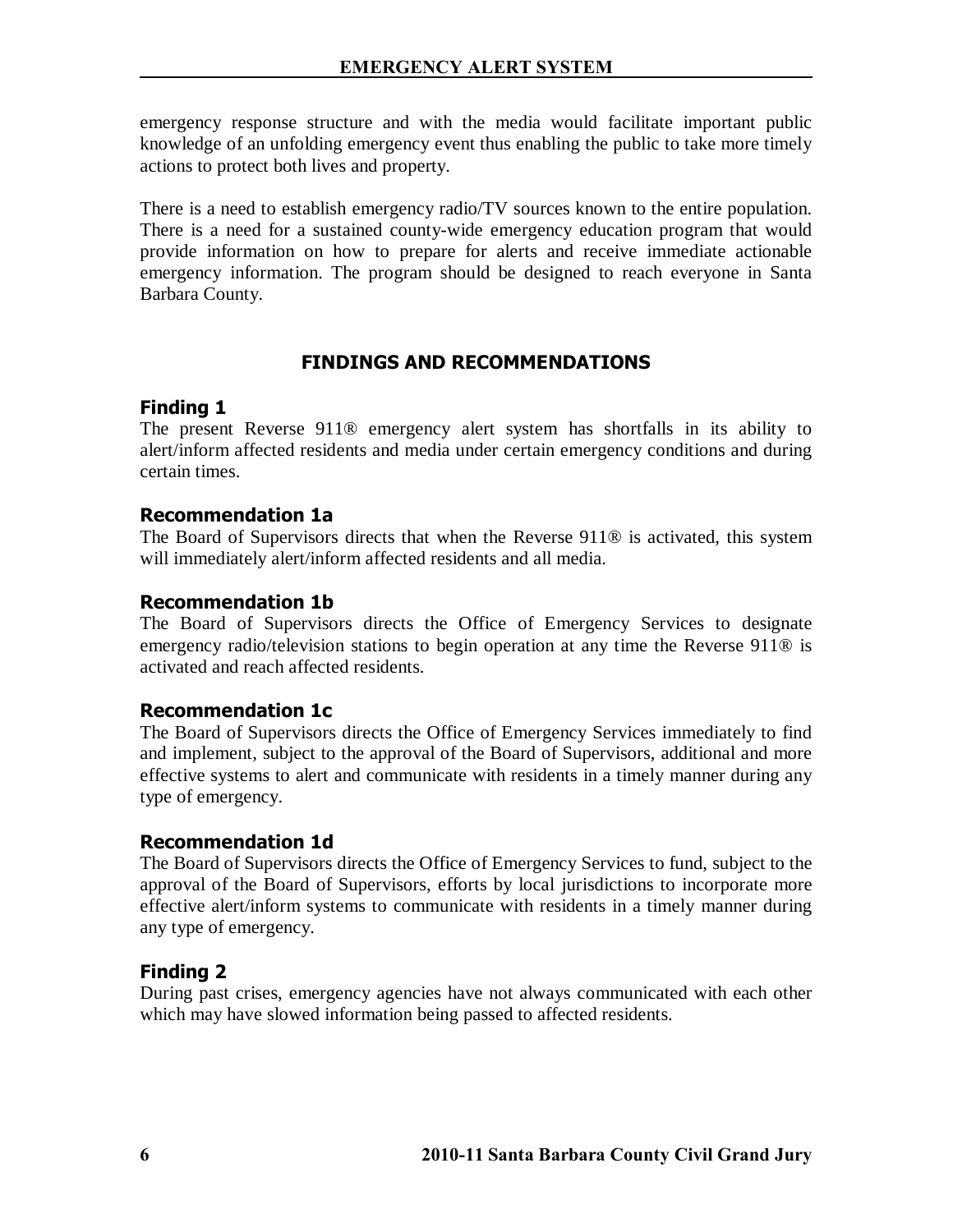#### **Recommendation 2**

The Board of Supervisors and appropriate city jurisdictions require their respective emergency agencies to pass emergency information to adjacent jurisdictions and the Office of Emergency Services without delay.

## **Finding 3**

No single public emergency services agency has accepted the responsibility for educating the public about the actions the public must take to access emergency service communications or what information the public can expect from various emergency alert/information systems.

#### **Recommendation 3a**

The Board of Supervisors designate the Office of Emergency Services as the responsible agency for educating the county's public.

#### **Recommendation 3b**

The Board of Supervisors direct the Office of Emergency Services to fund, subject to the approval of the Board of Supervisors, develop and coordinate permanent ongoing emergency education programs, and then work with cities, school districts, water districts, non-government organizations, broadcast media, public and private utilities to get relevant alert/education information out to the public.

#### **Recommendation 3c**

The Office of Emergency Services develop and implement a compliance program to monitor alert/inform emergency education efforts.

## **REQUEST FOR RESPONSE**

In accordance with *California Penal Code* Sections 933 and 933.05 each agency and government body affected by or named in this report is requested to respond in writing to the findings and recommendations in a timely manner. The following are the affected agencies for this report, with the mandated response period for each:

### **Santa Barbara County Sheriff's Department-60 days**

Findings 1, 2, 3 Recommendations 1a, 1b, 2

#### **Santa Barbara County Board of Supervisors-90 days**

Findings 1, 2, 3 Recommendations 1b, 1c, 1d, 2, 3a, 3b